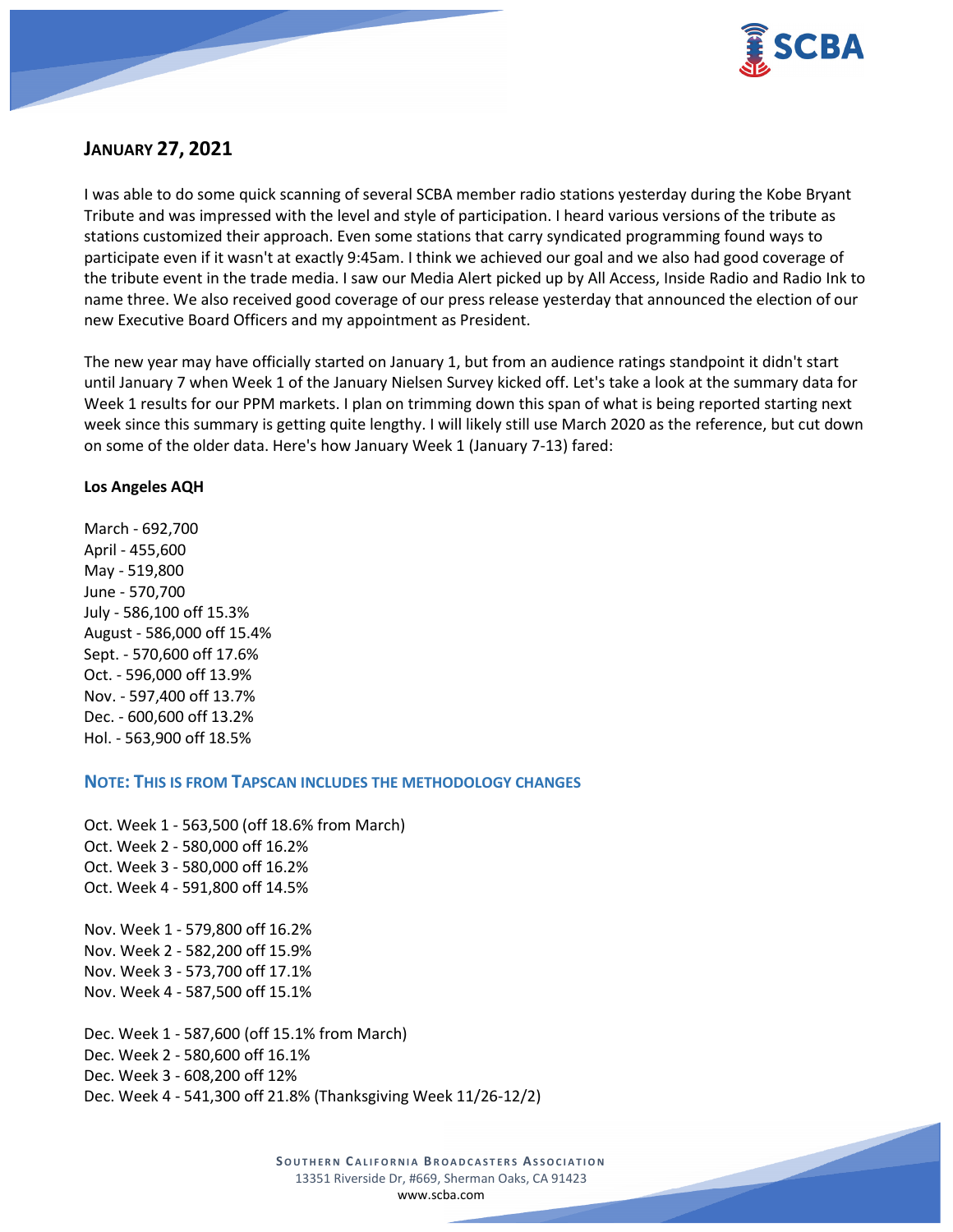

Hol. Week 1 - 578,600 off 16.4% Hol. Week 2 - 562,800 off 18.7% Hol. Week 3 - 588,700 off 15% Hol. Week 4 - 498,500 off 28% Hol. Week 5 - 485,300 off 29.9%

Jan. Week 1 - 519,500 off 25%

**NOTE: THE NOVEMBER AND LATER AQH WEEKLIES ABOVE ARE FROM PPM ANALYSIS TOOL AND DO NOT REFLECT THE METHODOLOGY CHANGES. THIS WILL CHANGE IN JANUARY.**

#### **Los Angeles Cume**

March - 10,611,300 April - 9,080,100 May - 9,572,200 June - 9,941,100 July - 10,089,600 off 4.9% August - 10,029,800 off 5.4% Sept. - 9,999,500 off 5.7% Oct. - 10,055,100 off 5.2% Nov. - 10,133,900 off 4.4% Dec. - 9,955,600 off 6.1% Hol. - 9,936,300 off 6.3% Oct. Week 1 - 9,970,700 (Off 6% from March) Oct. Week 2 - 10,074,200 off 5% Oct. Week 3 - 10,155,500 off 4.6% Oct. Week 4 - 10,060,000 off 5.1% Nov. Week 1 - 10,133,900 (off 4.4% from March)

Nov. Week 2 - 10,216,200 off 3.7% Nov. Week 3 - 10,052,500 off 5.2% Nov. Week 4 - 10,132,900 off 4.5%

Dec. Week 1 - 9,880,500 (off 6.8% from March) Dec. Week 2 - 9,866,500 off 7% Dec. Week 3 - 10,080,100 off 5% Dec. Week 4 - 9,995,200 off 5.8%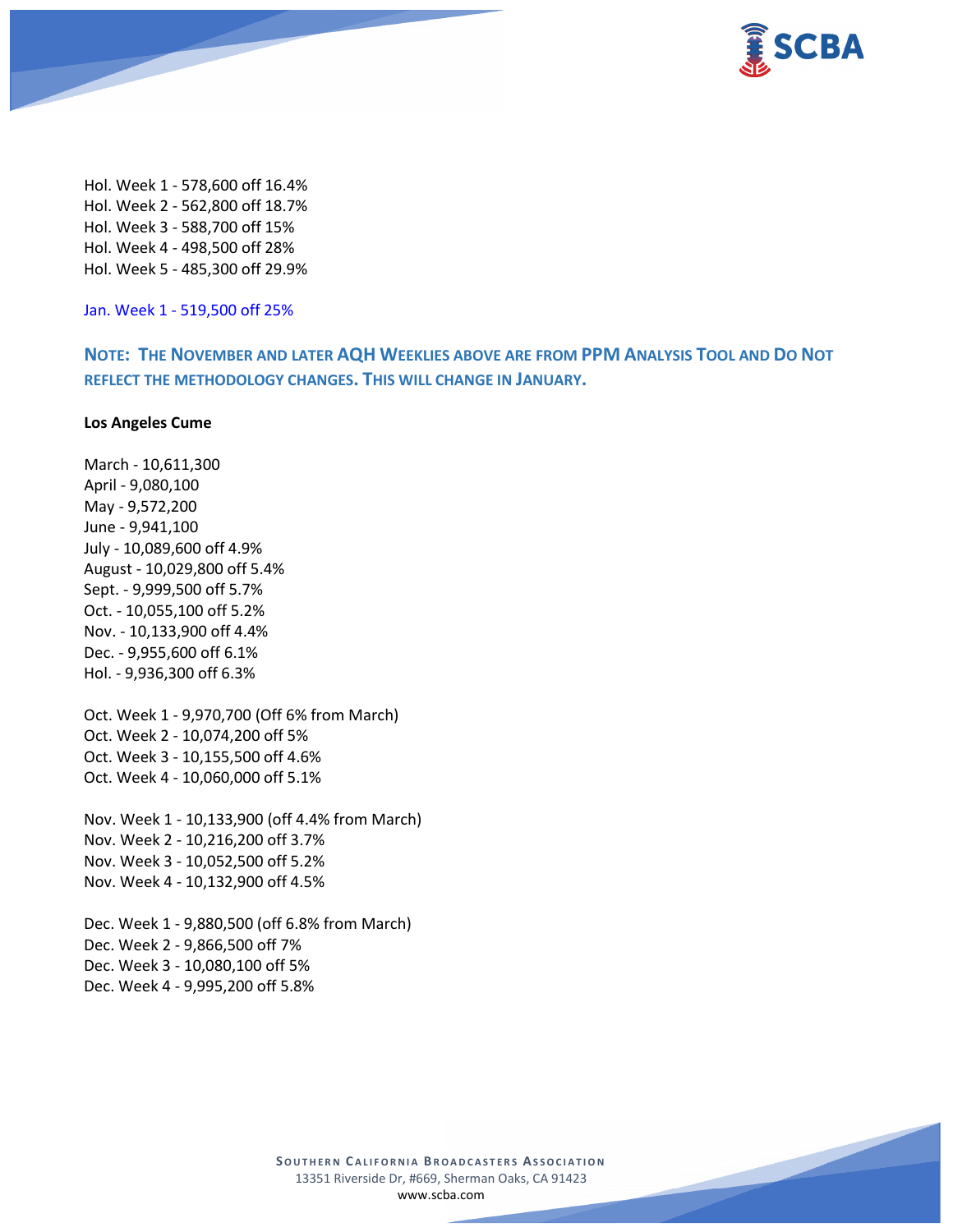

Hol. Week 1 - 10,013,700 off 5.6% Hol. Week 2 - 9,887,200 off 6.8% Hol. Week 3 - 10,153,500 off 4.3% Hol. Week 4 - 10,055,800 off 5.2% Hol. Week 5 - 9,571,400 off 9.7%

Jan. Week 1 - 9,541,700 off 10%

#### **Riverside/San Bernardino AQH**

March - 128,900 April - 96,200 May - 105,000 June - 115,100 July - 108,600 off 15.7% August - 109,400 off 15.1% Sept. - 102,100 off 20.7% Oct. - 106,000 off 17.7% Nov. - 105,600 off 18% Dec.- 108,200 off 16% Hol. - 95,600 off 25.8%

#### **NOTE: THIS IS FROM TAPSCAN AND INCLUDES THE METHODOLOGY CHANGES.**

Oct. Week 1 - 104,600 (Off 18.8% from March) Oct. Week 2 - 104,600 off 18.8% Oct. Week 3 - 102,200 off 20.7% Oct. Week 4 - 101,000 off 21.6%

Nov Week 1 - 101,200 (off 21.4% from March) Nov. Week 2 - 100,000 off 22.4% Nov. Week 3 - 99,000 off 23.1% Nov. Week 4 - 106,500 off 17.3%

Dec. Week 1 - 105,400 (off 18.2% from March) Dec. Week 2 - 108,500 off 15.8% Dec. Week 3 - 109,200 off 15.2% Dec. Week 4 - 94,200 off 26.9% (Thanksgiving Week 11/26-12/2)

Hol. Week 1 - 98,200 off 23.8% Hol. Week 2 - 97,800 off 24.1% Hol. Week 3 - 100,500 off 22% Hol. Week 4 - 82,500 off 35.9% Hol. Week 5- 84,700 off 34.2%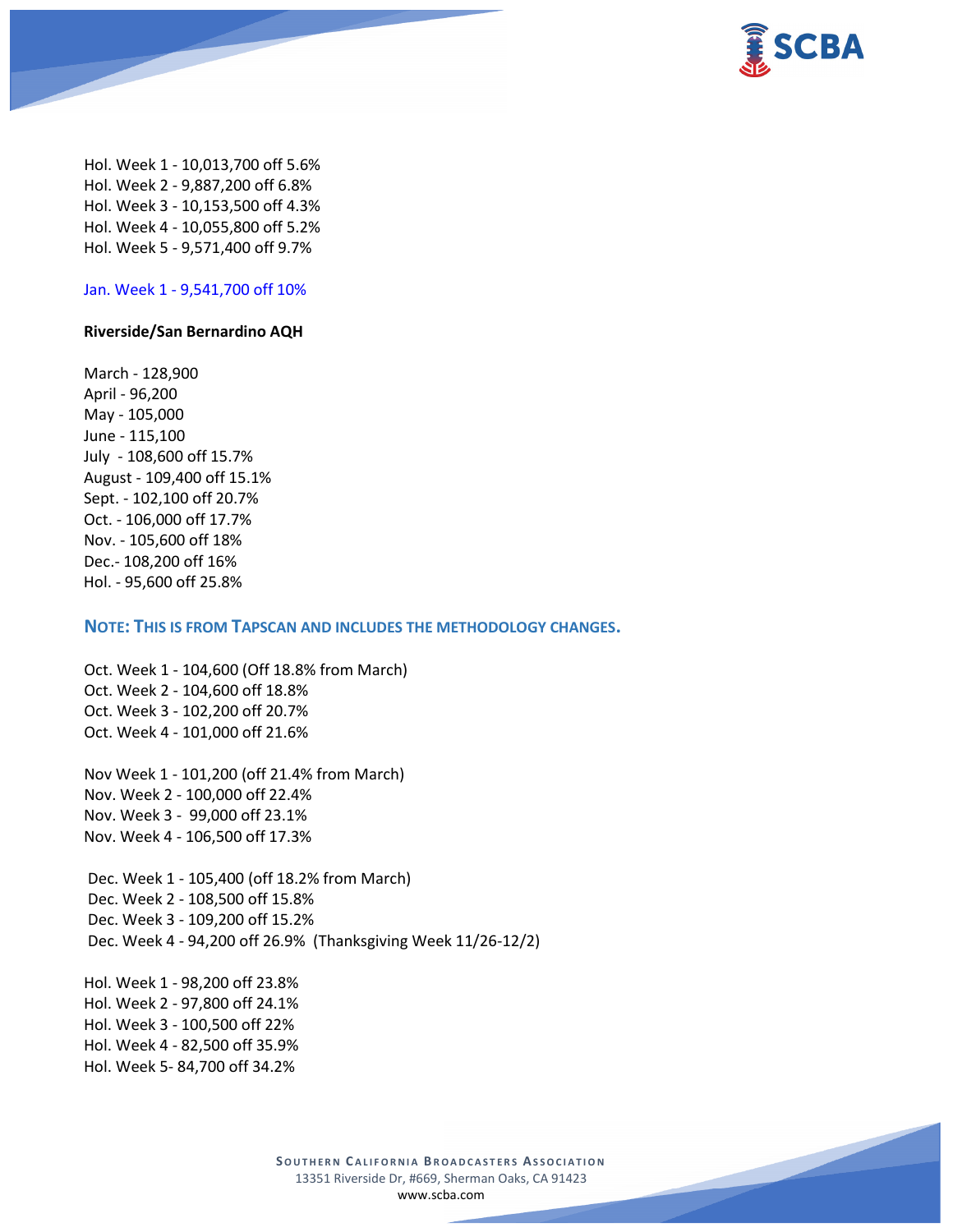

Jan. Week 1 - 88,900 off 31%

# **NOTE: THE NOVEMBER AND LATER AQH WEEKLIES ABOVE ARE FROM PPM ANALYSIS TOOL AND DO NOT REFLECT THE METHODOLOGY CHANGES. THIS WILL CHANGE IN JANUARY.**

#### **Riverside/San Bernardino Cume**

March - 2,012,400 April - 1,727,400 May - 1,846,500 June - 1,924,800 July - 1,968,100 off 2.2% August - 1,948,500 off 3.1% Sept. - 1,909,800 off 5% Oct. - 1,891,200 off 6% Nov. - 1,901,700 off 5.5% Dec. - 1,920,900 off 4.5% Hol. - 1,866,700 off 7.2% Oct. Week 1 - 1,916,000 (Off 4.7% from March) Oct. Week 2 - 1,889,200 off 6.1% Oct. Week 3 - 1,889,900 off 6% Oct. Week 4 - 1,869,700 off 7% Nov. Week 1 - 1,883,100 (off 6.4% from March) Nov. Week 2 - 1,891,100 off 6% Nov. Week 3 - 1,902,800 off 5.4% Nov. Week 4 - 1,929,700 off 4.1% Dec. Week 1 - 1,870,000 (off 7% from March) Dec. Week 2 - 1,933,600 off 3.9% Dec. Week 3 - 1,968,300 off 2.2% Dec. Week 4 - 1,911,700 off 5% Hol. Week 1 - 1,886,700 off 6.2% Hol. Week 2 - 1,870,000 off 7% Hol. Week 3 - 1,895,100 off 5.8% Hol. Week 4 - 1,854,600 off 7.8% Hol. Week 5 - 1,827,000 off 9.2%

Jan. Week 1 - 1,831,600 off 8.9%

**SOUTHERN C ALIFORNIA B ROADCASTERS ASSOCIATION** 13351 Riverside Dr, #669, Sherman Oaks, CA 91423 [www.scba.com](http://www.scba.com/)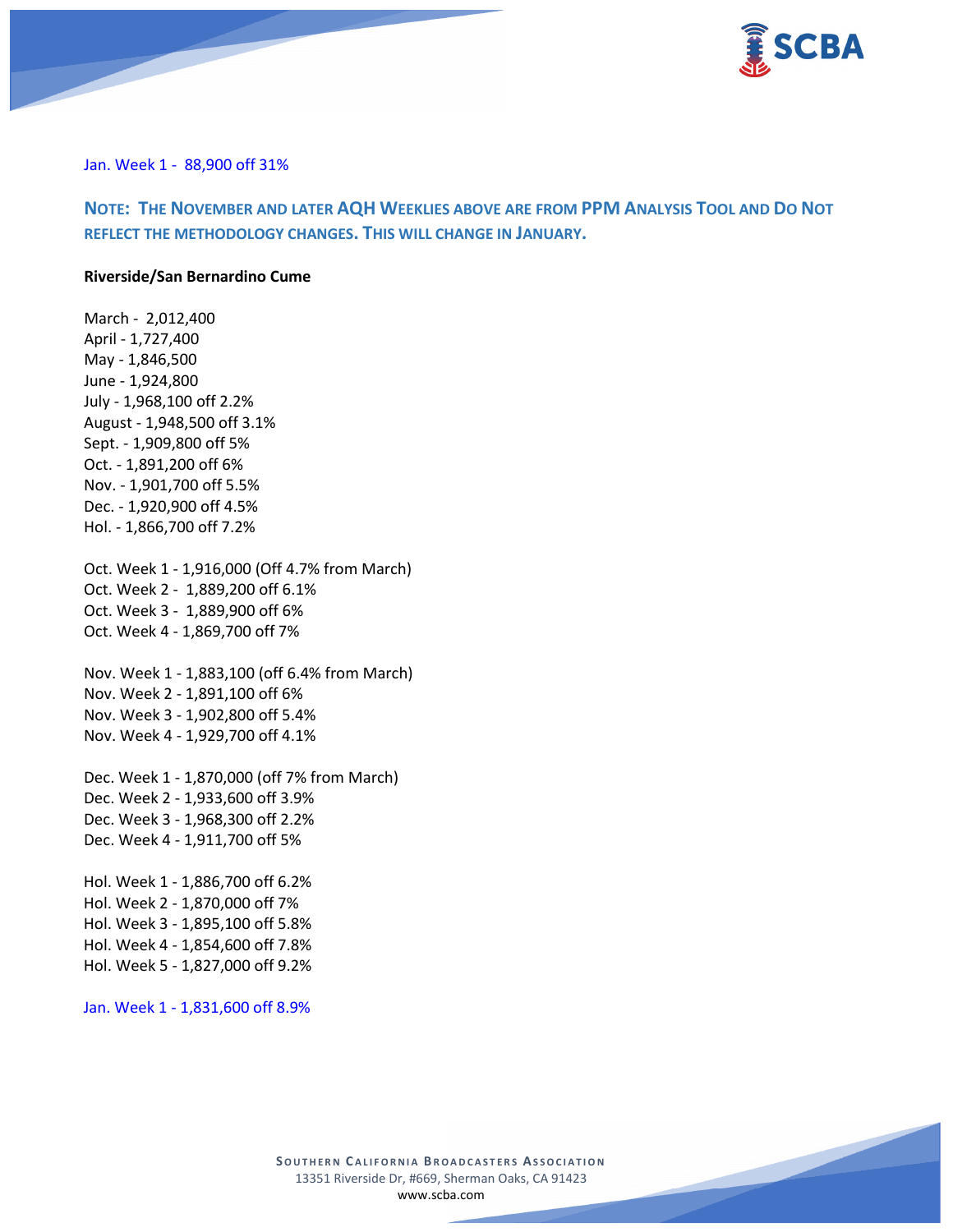

#### **San Diego AQH**

March - 142,700 April - 98,000 May - 109,400 June - 120,100 July - 126,000 August - 128,500 (off 10% from March) Sept. - 125,000 (off 12.4%) Oct. - 126,800 (off 11.1%) Nov. - 129,300 (off 9.4%) Dec. - 124,500 (off 12.8%) Hol. - 119,700 (off 16.11%)

#### **NOTE: THIS IS FROM TAPSCAN AND INCLUDES THE METHODOLOGY CHANGES**

Oct. Week 1 - 124,400 (off 12.8% from March) Oct. Week 2 - 121,000 off 15.2% Oct. Week 3 - 118,800 off 16.7% Oct. Week 4 - 125,400 off 12.1% from March

Nov. Week 1 - 119,900 (off 16% from March) Nov. Week 2 - 121,700 off 14.6% Nov. Week 3 - 125,700 off 11.9% Nov. Week 4 - 127,800 off 10.4%

Dec. Week 1 - 118,500 (off 17.0% from March) Dec. Week 2 - 123,500 off 13.5% Dec. Week 3 - 124,900 off 12.5% Dec. Week 4 - 110,300 off 22.7% (Thanksgiving Week 11/26-12/2)

Hol. Week 1 - 120,300 off 15.7% Hol. Week 2 - 120,500 off 15.5% Hol. Week 3 - 122,400 off 14.2% Hol. Week 4 - 100,700 off 29.4% Hol. Week 5 - 109,900 off 23.0%

Jan. Week 1 - 112,300 off 21.3%

Note: The November and later AQH Weeklies above are from PPM Analysis Tool and Do Not reflect the methodology changes. This will change in January.

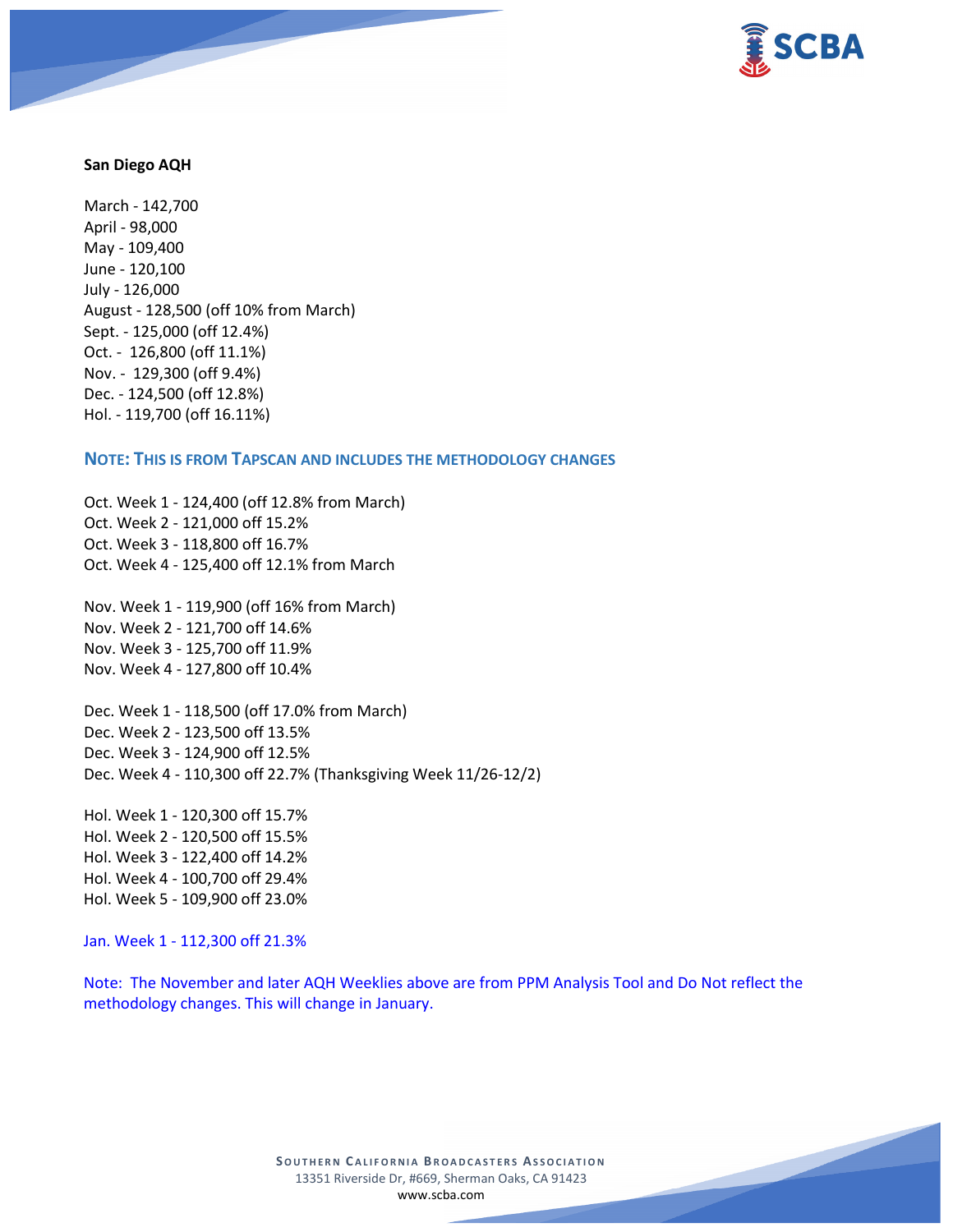

#### **San Diego Cume**

March - 2,549,000 April - 2,133,900 May - 2,303,400 June - 2,408,600 July - 2,438,900 August - 2,418,400 (off 5.1% from March) Sept. - 2,382,700 (off 6.5%) Oct. - 2,398,000 (off 5.9%) Nov. - 2,361,900 (off 7.3%) Dec. - 2,388,500 (off 6.3%) Hol. - 2,344,600 (off 8.0%)

Oct. Week 1 - 2,409,400 (Off 5.4% from March) Oct. Week 2 - 2,433,200 (off 4.5%) Oct. Week 3 - 2,403,400 (off 5.7%) Oct. Week 4 - 2,346,200 (off 8.0%)

Nov. Week 1 - 2,324,800 (off 8.8% from March) Nov. Week 2 - 2,320,800 (off 9.0%) Nov. Week 3 - 2,408,500 (off 5.5%) Nov. Week 4 - 2,393,700 (off 6.1%)

Dec. Week 1 - 2,295,700 (off 9.9% from March) Dec. Week 2 - 2,430,700 (off 4.6%) Dec. Week 3 - 2,448,900 (off 3.9%) Dec. Week 4 - 2,378,500 (off 6.7%)

Hol. Week 1 - 2,414,800 (off 5.3%) Hol. Week 2 - 2,375,900 ( off 6.7%) Hol. Week 3 - 2,387,800 (off 6.3%) Hol. Week 4 - 2,311,800 (off 9.3%) Hol, Week 5 - 2,232,700 (off 12.4%)

Jan. Week 1 - 2,377,200 (off 6.7%)

I hope you have an edge on your learning appetite since there is a veritable smorgasbord of tasty information for you to pick from this week:

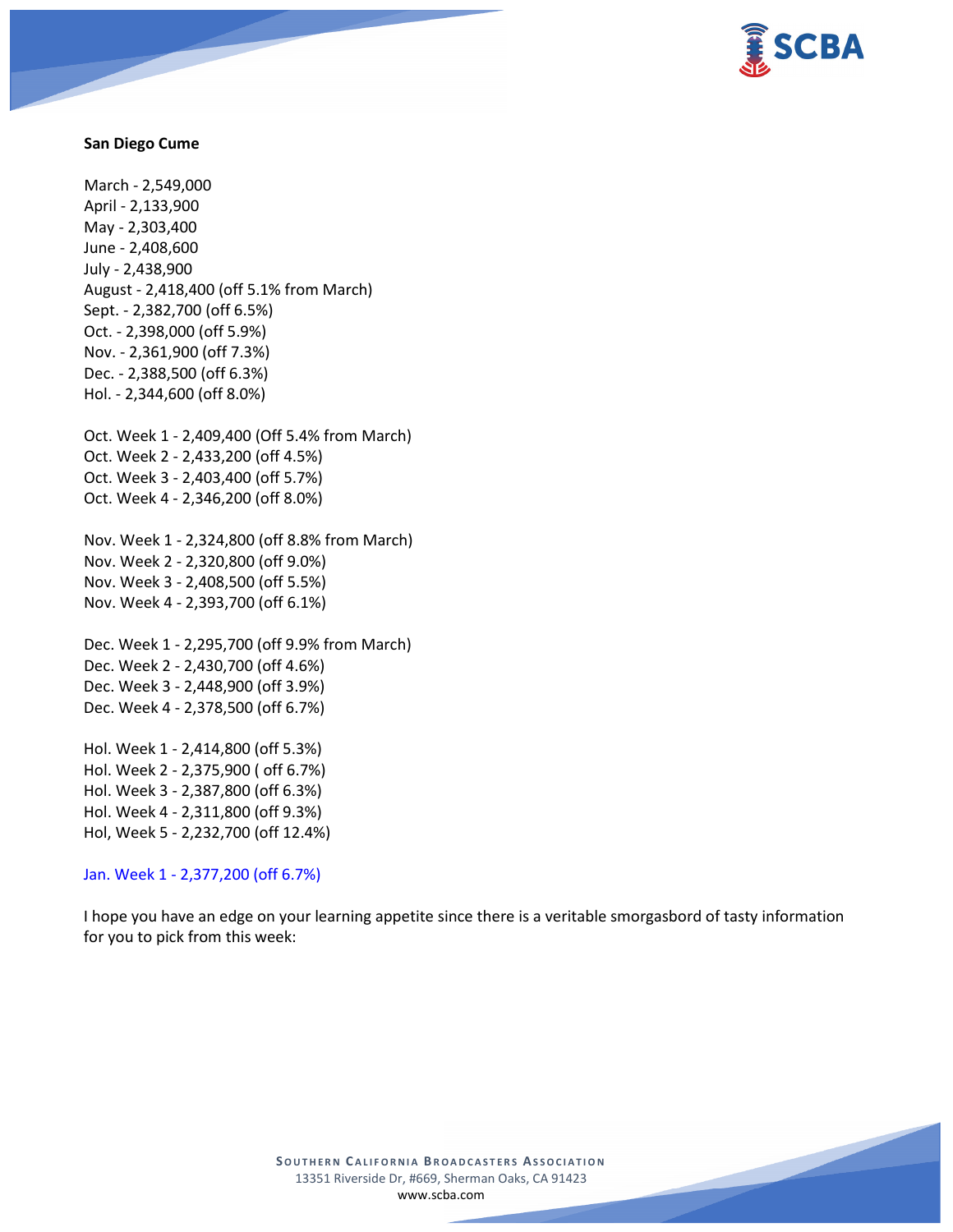

# **RESOURCES AND ARTICLES OF INTEREST TO SALES AND ADVERTISERS:**

## **What Are Sellers And Sales Managers Thinking?**

Radio Ink January 27, 202 <https://radioink.com/2021/01/27/what-are-sellers-and-sales-managers-thinking/>

# **Data Confirms How Well Podcast Advertising Recovered Last Year From Lockdowns.**

Inside Radio (Westwood One/Magellan AI) January 26, 2021 [http://www.insideradio.com/podcastnewsdaily/data-confirms-how-well-podcast-advertising-recovered-last](http://www.insideradio.com/podcastnewsdaily/data-confirms-how-well-podcast-advertising-recovered-last-year-from-lockdowns/article_730e91f4-5ffb-11eb-9ee3-eb596ad40470.html)[year-from-lockdowns/article\\_730e91f4-5ffb-11eb-9ee3-eb596ad40470.html](http://www.insideradio.com/podcastnewsdaily/data-confirms-how-well-podcast-advertising-recovered-last-year-from-lockdowns/article_730e91f4-5ffb-11eb-9ee3-eb596ad40470.html)

# **The customer is always right: The reason why 60% of internet users hesitate when shopping online**

eMarketer January 26, 2021 [https://www.emarketer.com/content/customer-always-right-reason-why-60-of-internet-users-hesitate](https://www.emarketer.com/content/customer-always-right-reason-why-60-of-internet-users-hesitate-shopping-online?ecid=NL1001)[shopping-online?ecid=NL1001](https://www.emarketer.com/content/customer-always-right-reason-why-60-of-internet-users-hesitate-shopping-online?ecid=NL1001)

# **Brick-and-Mortar in a Post-Covid World**

Street Fight January 25, 2021 [https://streetfightmag.com/2021/01/25/brick-and-mortar-in-a-post-covid](https://streetfightmag.com/2021/01/25/brick-and-mortar-in-a-post-covid-world/?mc_cid=b93f35d09f&mc_eid=281a8bbec8&doing_wp_cron=1611694745.1957950592041015625000#.YBCCnJNKiit)[world/?mc\\_cid=b93f35d09f&mc\\_eid=281a8bbec8&doing\\_wp\\_cron=1611694745.1957950592041015625000#.Y](https://streetfightmag.com/2021/01/25/brick-and-mortar-in-a-post-covid-world/?mc_cid=b93f35d09f&mc_eid=281a8bbec8&doing_wp_cron=1611694745.1957950592041015625000#.YBCCnJNKiit) **[BCCnJNKiit](https://streetfightmag.com/2021/01/25/brick-and-mortar-in-a-post-covid-world/?mc_cid=b93f35d09f&mc_eid=281a8bbec8&doing_wp_cron=1611694745.1957950592041015625000#.YBCCnJNKiit)** 

# **CDC Takes Command As Top National Radio Advertiser For Jan. 24.**

Inside Radio (Media Monitors) January 26, 2021 [http://www.insideradio.com/free/cdc-takes-command-as-top-national-radio-advertiser-for-jan-](http://www.insideradio.com/free/cdc-takes-command-as-top-national-radio-advertiser-for-jan-24/article_dcf894ac-5fa1-11eb-9247-0b4c29cef1ca.html)[24/article\\_dcf894ac-5fa1-11eb-9247-0b4c29cef1ca.html](http://www.insideradio.com/free/cdc-takes-command-as-top-national-radio-advertiser-for-jan-24/article_dcf894ac-5fa1-11eb-9247-0b4c29cef1ca.html)

#### **How marketers and service professionals use SMS messages**

eMarketer January 26, 2021 <https://www.emarketer.com/content/how-marketers-service-professionals-use-sms-messages?ecid=NL1014>

# **Explaining Digital Marketing (with Examples)**

Business-2-Community January 25, 2021 [https://www.business2community.com/digital-marketing/explaining-digital-marketing-with-examples-](https://www.business2community.com/digital-marketing/explaining-digital-marketing-with-examples-02380958)[02380958](https://www.business2community.com/digital-marketing/explaining-digital-marketing-with-examples-02380958)

# **Stay A Lot More Than Six Feet From The NFL's Trademarks! 2021 Update on Super Bowl Advertising and Promotions**

Broadcast Law Blog January 25, 2021

[https://www.broadcastlawblog.com/2021/01/articles/stay-a-lot-more-than-six-feet-from-the-nfls-trademarks-](https://www.broadcastlawblog.com/2021/01/articles/stay-a-lot-more-than-six-feet-from-the-nfls-trademarks-2021-update-on-super-bowl-advertising-and-promotions/)[2021-update-on-super-bowl-advertising-and-promotions/](https://www.broadcastlawblog.com/2021/01/articles/stay-a-lot-more-than-six-feet-from-the-nfls-trademarks-2021-update-on-super-bowl-advertising-and-promotions/)

# **Converting Facebook Advertisers Into Radio Users, One Client At A Time.**

Inside Radio January 25, 2021 [http://www.insideradio.com/free/converting-facebook-advertisers-into-radio-users-one-client-at-a](http://www.insideradio.com/free/converting-facebook-advertisers-into-radio-users-one-client-at-a-time/article_ec5be8be-5ee7-11eb-b2ed-87e9d65bd926.html)[time/article\\_ec5be8be-5ee7-11eb-b2ed-87e9d65bd926.html](http://www.insideradio.com/free/converting-facebook-advertisers-into-radio-users-one-client-at-a-time/article_ec5be8be-5ee7-11eb-b2ed-87e9d65bd926.html)

# **December 2020: Top spenders, movers, and shakers**

Magellan AI January 25, 2021 <https://www.magellan.ai/blog-posts/december-2020-top-spenders-movers-and-shakers>

> **SOUTHERN C ALIFORNIA B ROADCASTERS ASSOCIATION** 13351 Riverside Dr, #669, Sherman Oaks, CA 91423 [www.scba.com](http://www.scba.com/)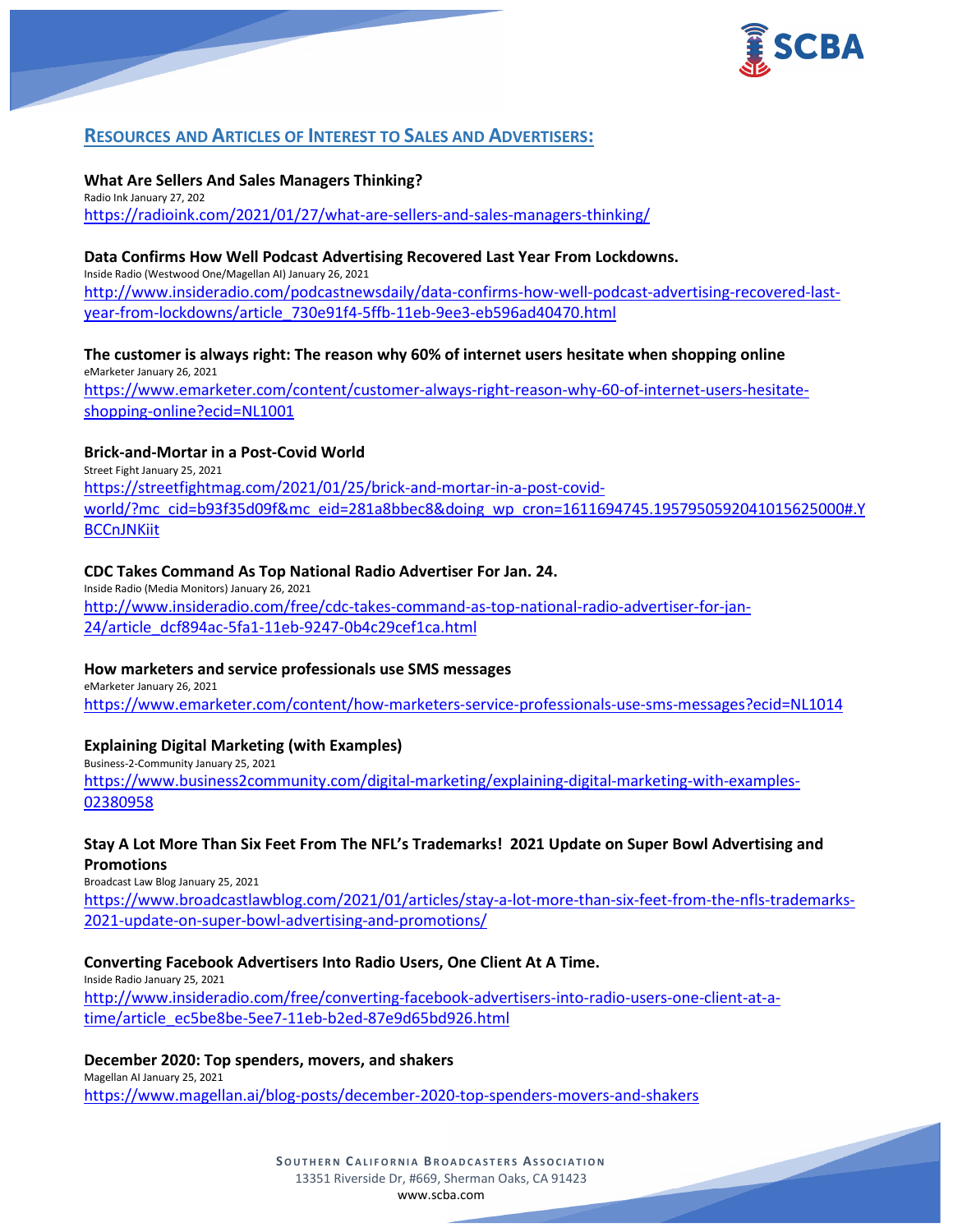

#### **ReallyGoodPodcastAds.com Launches**

Podcast Business Journal (Magellan AI) January 25, 2021 [https://podcastbusinessjournal.com/reallygoodpodcastads-com](https://podcastbusinessjournal.com/reallygoodpodcastads-com-launches/?vgo_ee=g4MdIIvetgiR1mkR7kijJ4BI1h38V58Ke8bVrp%2FmcsM%3D)[launches/?vgo\\_ee=g4MdIIvetgiR1mkR7kijJ4BI1h38V58Ke8bVrp%2FmcsM%3D](https://podcastbusinessjournal.com/reallygoodpodcastads-com-launches/?vgo_ee=g4MdIIvetgiR1mkR7kijJ4BI1h38V58Ke8bVrp%2FmcsM%3D)

### **Better Days Ahead? Here's What Local Advertisers Are Thinking About 2021.**

Inside Radio January 25, 2021 [http://www.insideradio.com/free/better-days-ahead-here-s-what-local-advertisers-are-thinking-about-](http://www.insideradio.com/free/better-days-ahead-here-s-what-local-advertisers-are-thinking-about-2021/article_fd8668ca-5ee8-11eb-ba97-8740a64ffefc.html)[2021/article\\_fd8668ca-5ee8-11eb-ba97-8740a64ffefc.html](http://www.insideradio.com/free/better-days-ahead-here-s-what-local-advertisers-are-thinking-about-2021/article_fd8668ca-5ee8-11eb-ba97-8740a64ffefc.html)

### **Survey: Online customer service misses the mark**

Chain Store Age January 22, 2021 [https://chainstoreage.com/survey-online-customer-service-misses](https://chainstoreage.com/survey-online-customer-service-misses-mark?oly_enc_id=8319H4585489H7M&utm_source=omeda&utm_medium=email&utm_campaign=NL_CSA+Day+Breaker&utm_keyword=)[mark?oly\\_enc\\_id=8319H4585489H7M&utm\\_source=omeda&utm\\_medium=email&utm\\_campaign=NL\\_CSA+Da](https://chainstoreage.com/survey-online-customer-service-misses-mark?oly_enc_id=8319H4585489H7M&utm_source=omeda&utm_medium=email&utm_campaign=NL_CSA+Day+Breaker&utm_keyword=) [y+Breaker&utm\\_keyword=](https://chainstoreage.com/survey-online-customer-service-misses-mark?oly_enc_id=8319H4585489H7M&utm_source=omeda&utm_medium=email&utm_campaign=NL_CSA+Day+Breaker&utm_keyword=)

### **Retailers plan investments in e-commerce amid sharp growth**

Chain Store Age January 21, 2021 [https://chainstoreage.com/retailers-plan-investments-e-commerce-amid-sharp](https://chainstoreage.com/retailers-plan-investments-e-commerce-amid-sharp-growth?oly_enc_id=8319H4585489H7M&utm_source=omeda&utm_medium=email&utm_campaign=NL_CSA+Day+Breaker&utm_keyword=)[growth?oly\\_enc\\_id=8319H4585489H7M&utm\\_source=omeda&utm\\_medium=email&utm\\_campaign=NL\\_CSA+D](https://chainstoreage.com/retailers-plan-investments-e-commerce-amid-sharp-growth?oly_enc_id=8319H4585489H7M&utm_source=omeda&utm_medium=email&utm_campaign=NL_CSA+Day+Breaker&utm_keyword=) [ay+Breaker&utm\\_keyword=](https://chainstoreage.com/retailers-plan-investments-e-commerce-amid-sharp-growth?oly_enc_id=8319H4585489H7M&utm_source=omeda&utm_medium=email&utm_campaign=NL_CSA+Day+Breaker&utm_keyword=)

### **Spends on mobile advertising to witness a surge: Report**

Exchange4Media January 25, 2021 [https://www.exchange4media.com/advertising-news/spends-on-mobile-advertising-to-witness-a-surge-inmobi](https://www.exchange4media.com/advertising-news/spends-on-mobile-advertising-to-witness-a-surge-inmobi-report-110461.html)[report-110461.html](https://www.exchange4media.com/advertising-news/spends-on-mobile-advertising-to-witness-a-surge-inmobi-report-110461.html)

#### **Prove That Radio Is the Perfect Complement**

Radio Ink (Charlie Sislen) January 25, 2021 [https://radioink.com/2021/01/25/prove-that-radio-is-the-perfect](https://radioink.com/2021/01/25/prove-that-radio-is-the-perfect-complement/?vgo_ee=g4MdIIvetgiR1mkR7kijJ4BI1h38V58Ke8bVrp%2FmcsM%3D)[complement/?vgo\\_ee=g4MdIIvetgiR1mkR7kijJ4BI1h38V58Ke8bVrp%2FmcsM%3D](https://radioink.com/2021/01/25/prove-that-radio-is-the-perfect-complement/?vgo_ee=g4MdIIvetgiR1mkR7kijJ4BI1h38V58Ke8bVrp%2FmcsM%3D)

# **How Comfortable Are Your Salespeople?**

SalesFuel January 23, 2021 <https://salesfuel.com/how-comfortable-are-your-salespeople/>

**How to Join the Ranks of Sales Winners this Year**

SalesFuel January 23, 2021 <https://salesfuel.com/how-to-join-the-ranks-of-sales-winners-this-year/>

# **How to Build Sales Pitch Credibility**

SalesFuel January 23, 2021 <https://salesfuel.com/how-to-build-sales-pitch-credibility/>

# **Political Advertising Operatives Worry Digital Ad Bans Limit Options, Transparency During Historic Events**

Morning Consult January 20, 2021 <https://morningconsult.com/2021/01/20/political-ads-bans-alternatives-transparency/>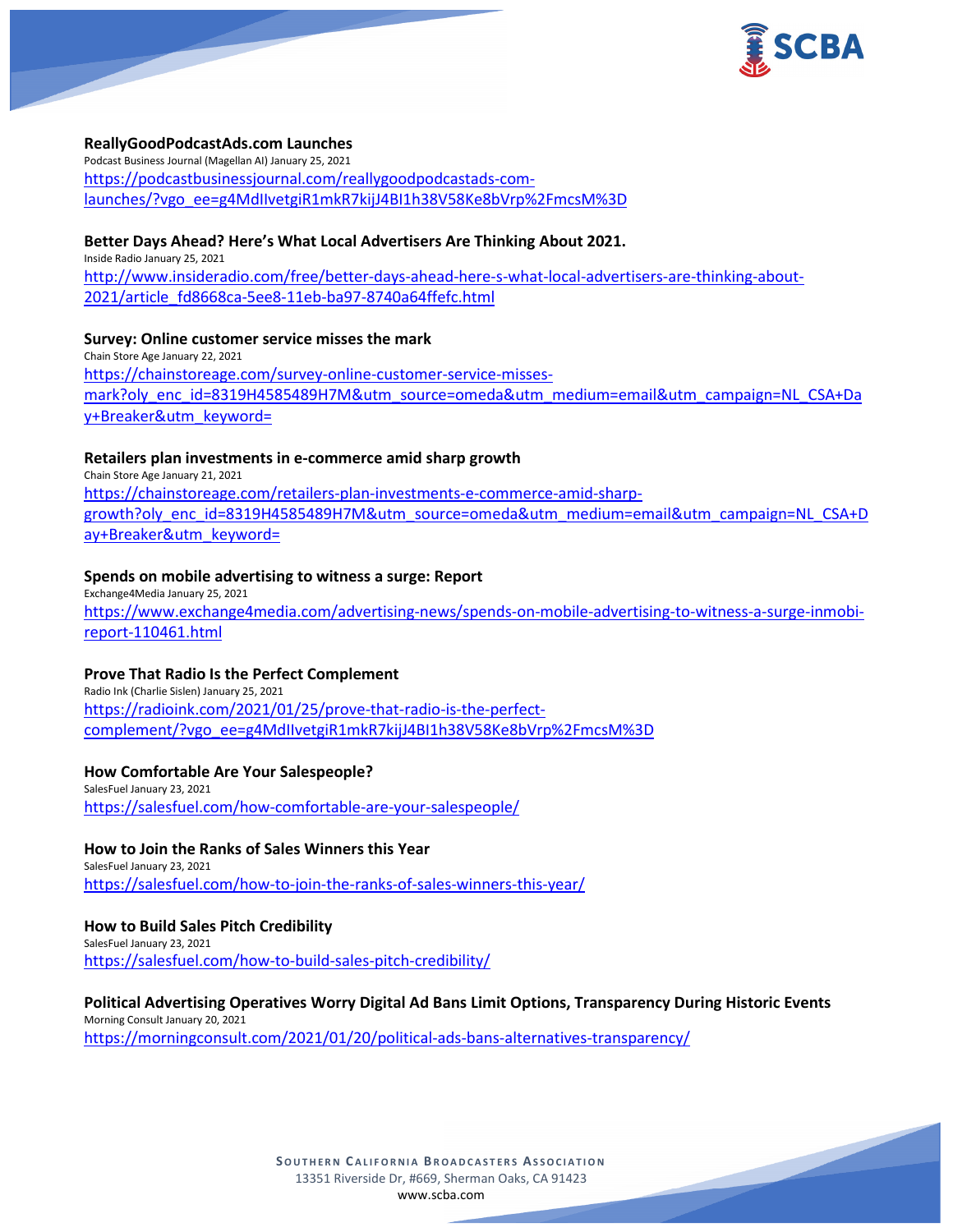

#### **Analysis: Heavy Radio Listeners In Better Economic Shape Than Average Consumer.**

Inside Radio (Katz Radio Group) January 22, 2021 [http://www.insideradio.com/free/analysis-heavy-radio-listeners-in-better-economic-shape-than-average](http://www.insideradio.com/free/analysis-heavy-radio-listeners-in-better-economic-shape-than-average-consumer/article_5a35fc6c-5c86-11eb-bb06-db3c6ed70d8b.html)[consumer/article\\_5a35fc6c-5c86-11eb-bb06-db3c6ed70d8b.html](http://www.insideradio.com/free/analysis-heavy-radio-listeners-in-better-economic-shape-than-average-consumer/article_5a35fc6c-5c86-11eb-bb06-db3c6ed70d8b.html)

#### **Programmatic Buying Making It Harder For Some Diverse Podcasts to Get Ad Buys.**

Inside Radio January 22, 2021 [http://www.insideradio.com/free/programmatic-buying-making-it-harder-for-some-diverse-podcasts-to-get-ad](http://www.insideradio.com/free/programmatic-buying-making-it-harder-for-some-diverse-podcasts-to-get-ad-buys/article_c376a484-5c85-11eb-85f1-e31226bb5b15.html)[buys/article\\_c376a484-5c85-11eb-85f1-e31226bb5b15.html](http://www.insideradio.com/free/programmatic-buying-making-it-harder-for-some-diverse-podcasts-to-get-ad-buys/article_c376a484-5c85-11eb-85f1-e31226bb5b15.html)

**With Pandemic As Catalyst, Healthcare Poised For 'Giant Leap' In Ad Spending.** Inside Radio (MediaRadar) January 22, 2021 [http://www.insideradio.com/free/with-pandemic-as-catalyst-healthcare-poised-for-giant-leap-in-ad](http://www.insideradio.com/free/with-pandemic-as-catalyst-healthcare-poised-for-giant-leap-in-ad-spending/article_d58746aa-5c86-11eb-b6e3-5b741b4e9f24.html)[spending/article\\_d58746aa-5c86-11eb-b6e3-5b741b4e9f24.html](http://www.insideradio.com/free/with-pandemic-as-catalyst-healthcare-poised-for-giant-leap-in-ad-spending/article_d58746aa-5c86-11eb-b6e3-5b741b4e9f24.html)

# **RESOURCES AND ARTICLES OF INTEREST TO MANAGERS FOR PLANNING AND FORECASTING:**

#### **Radio May Have One Of Media's Best Revenue Rebounds In 2021, Says Analyst.**

Inside Radio January 27, 2021

[http://www.insideradio.com/free/radio-may-have-one-of-media-s-best-revenue-rebounds-in-2021-says](http://www.insideradio.com/free/radio-may-have-one-of-media-s-best-revenue-rebounds-in-2021-says-analyst/article_42c42a4e-606f-11eb-b761-cbfb12d0a719.html)[analyst/article\\_42c42a4e-606f-11eb-b761-cbfb12d0a719.html](http://www.insideradio.com/free/radio-may-have-one-of-media-s-best-revenue-rebounds-in-2021-says-analyst/article_42c42a4e-606f-11eb-b761-cbfb12d0a719.html)

#### **Stations struggle to recruit, train new generation of broadcast engineers**

Current.org January 26, 2021 <https://current.org/2021/01/stations-struggle-to-recruit-train-new-generation-of-broadcast-engineers/>

# **U.S. Ad Economy Ends 2020 With Fifth Consecutive Month Of Expansion**

MediaPost (SMI) January 26, 2021 [https://www.mediapost.com/publications/article/359860/us-ad-economy-ends-2020-with-fifth-consecutive](https://www.mediapost.com/publications/article/359860/us-ad-economy-ends-2020-with-fifth-consecutive-m.html)[m.html](https://www.mediapost.com/publications/article/359860/us-ad-economy-ends-2020-with-fifth-consecutive-m.html)

#### **Is Podcasting Pandemic Proof?**

Podcast Business Journal January 26, 2021 [https://podcastbusinessjournal.com/is-podcasting-pandemic](https://podcastbusinessjournal.com/is-podcasting-pandemic-proof/?vgo_ee=g4MdIIvetgiR1mkR7kijJ4BI1h38V58Ke8bVrp%2FmcsM%3D)[proof/?vgo\\_ee=g4MdIIvetgiR1mkR7kijJ4BI1h38V58Ke8bVrp%2FmcsM%3D](https://podcastbusinessjournal.com/is-podcasting-pandemic-proof/?vgo_ee=g4MdIIvetgiR1mkR7kijJ4BI1h38V58Ke8bVrp%2FmcsM%3D)

# **GOOGLE THINKS IT MAY HAVE FOUND A REPLACEMENT FOR THIRD-PARTY COOKIES**

Ad Age January 26, 2020 <https://adage.com/article/digital/google-thinks-it-may-have-found-replacement-third-party-cookies/2308211>

#### **A Modern war of the Titans: How will the digital ad universe be divided?**

SmartBrief January 26, 2021 <https://www.smartbrief.com/original/2021/01/modern-war-titans-how-will-digital-ad-universe-be-divided>

#### **NAB's Top Priorities For 2021 Include Music Royalties, Ad Taxes And Media Ownership.**

Inside Radio January 25, 2021 [http://www.insideradio.com/free/nab-s-top-priorities-for-2021-include-music-royalties-ad-taxes-and-media](http://www.insideradio.com/free/nab-s-top-priorities-for-2021-include-music-royalties-ad-taxes-and-media-ownership/article_c213319a-5ce2-11eb-98a0-432d60619121.html)[ownership/article\\_c213319a-5ce2-11eb-98a0-432d60619121.html](http://www.insideradio.com/free/nab-s-top-priorities-for-2021-include-music-royalties-ad-taxes-and-media-ownership/article_c213319a-5ce2-11eb-98a0-432d60619121.html)